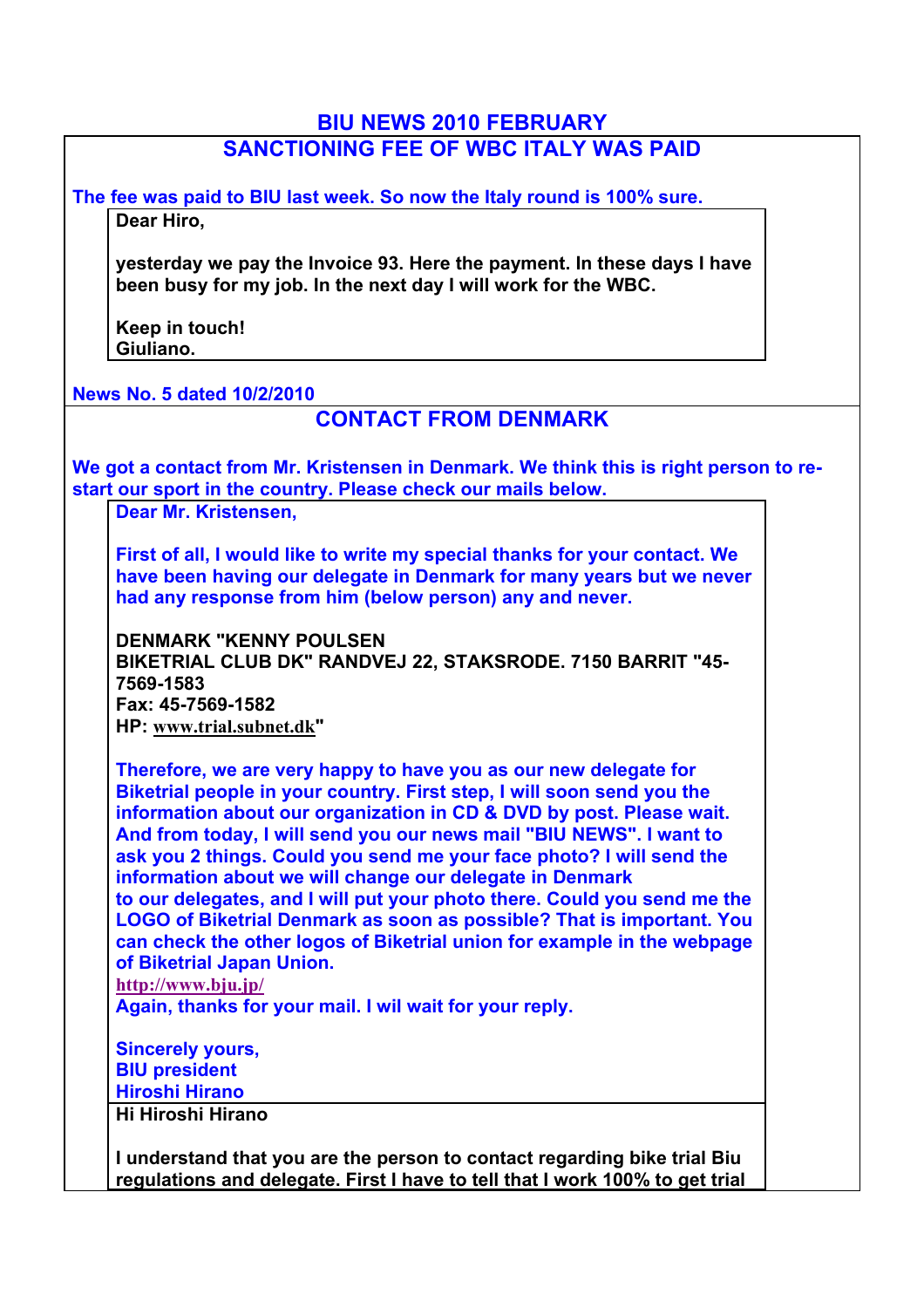**grove here in Denmark, I am 100% trial guy that work to get the sport explode here. I am Mr. Trial of Denmark, the person people contact if they want to start the sport. The last year we have a lot of new riders, and a lot more to come. I have the last half year got 6-8 schools for young kids starting trial. Now other schools phone me, and ask to come and show the sport. The new trend in Denmark is to get young kids to do street sport instead of sitting in front of the computer. We have now contact to important people that see what trial do to the kids, and they love it :0) I have the last 20 years ridden MC-trial in high level, and have arranged a lot of trials on MC. To get the sport grove here, I put the 4 best riders together and signed them in for the Talent 09 TV show. This worked as planed, now a lot of kids start on bike trial bikes, and therefore we also have to make some competitions in the future. I am the person in Denmark who got all contact to the riders, so therefore it naturally that I got to be the delegate in Denmark. I am looking forward to hearing from you.**

**Ole Kristensen.**

**Med venlig hilsen/Best regards TrialAction**

### **News No. 4 dated 9/2/2010**

# **MAIL FROM LIBOR**

#### **We got a mail from Libor, EBU as follows.**

**Dear Hiro,**

**I would like to recapitulate our statement:** 

**1) Request from Vincent Hermance:** 

**After receiving e-mail from Jean-Luc is the situation clear for us and we hope that Jean – Luc will inform also so directly Vincent Hermance about his position. I am waiting for Jean-Luc answer in this matter. We will just accept instructions from French delegate as well as any other national delegate for any riders' nomination. That way should be VH issue finished for us.** 

**2) Participation of the best world riders in EBU/BIU events: For European Cup and for European BikeTrial Championship we accept participation of all riders who are either in BIU Elite list or who are nominated for Elite category by national delegate. It was agreed by EBU delegates and we have been running all European events according this rule. It works very well so far.**

**Opinion of EBU committee is that also World BikeTrial Championship should change nomination rules for Elite category. Arguments for this position were written in our previous e-mails. Our opinion is that the best world riders who have lost position in Elite will not mostly compete**